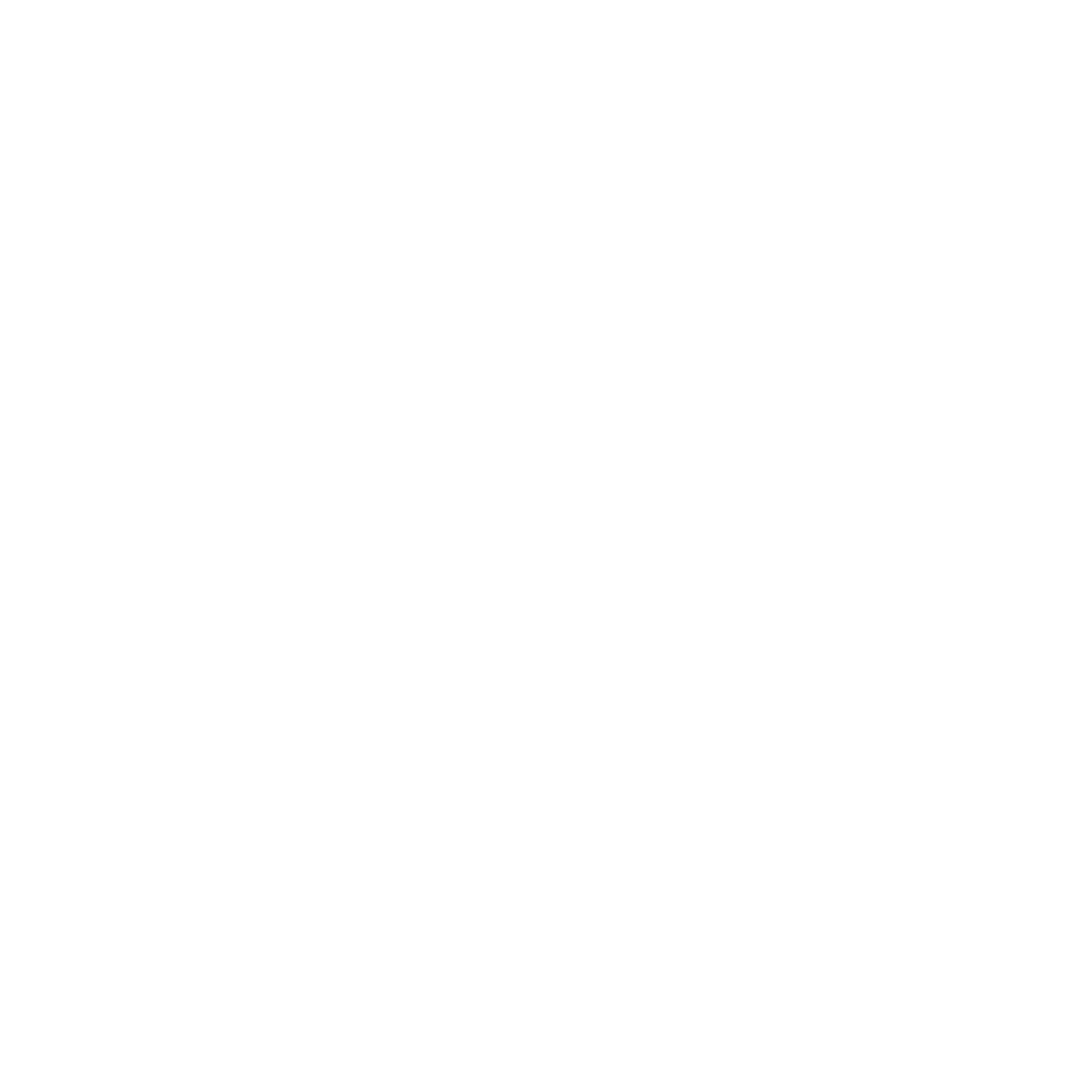# Records Irophies

## ■ 2007 USAF Almanac

### Absolute Aviation World Records

The desirability of a standard procedure to certify air records was recognized early in the history of powered flight. In 1905, representatives of Belgium, France, Germany, Great Britain, Italy, Spain, Switzerland, and the US met in Paris to form the Federation Aeronautique Internationale, the world body of national aeronautic sporting interests. The FAI today comprises the national aero clubs of some 100 nations and certifies national records as world records. Since 1922, the National Aeronautic Association, based in Arlington, Va., has been the US representative to the FAI. The NAA supervises all attempts at world and world-class records in the United States. Absolute world records are the supreme achievements of all the records open to flying machines.

**Speed around the world, nonstop, nonrefueled:** 342.24 mph (550.8 kph). Steve Fossett in Virgin Atlantic GlobalFlyer at Salina, Kan., Feb. 28-March 3, 2005.

**Great circle distance without landing:** 25,766 miles (41,467 kilometers). Steve Fossett in Virgin Atlantic GlobalFlyer from NASA Kennedy Space Center to Bournemouth, England, Feb. 8-11, 2006.

**Distance in a closed circuit without landing:** 25,293.86 miles (40,706.53 kilometers). Steve Fossett in Virgin Atlantic GlobalFlyer, at Salina, Kan., March 14-17, 2006.

**Altitude:** 123,523.58 feet (37,650.00 meters). Alexander Fedotov flying E-266M, a modified MiG-25, at Podmoskovnoye, USSR, Aug. 31, 1977.

**Altitude in horizontal flight:** 85,068.997 feet (25,929.031 meters). USAF Capt. Robert C. Helt (pilot) and USAF Maj. Larry A. Elliott (RSO) in Lockheed SR-71A Blackbird at Beale AFB, Calif., July 28, 1976.

**Speed over a straight course:** 2,193.16 mph (3,529.56 kph). USAF Capt. Eldon W. Joersz (pilot) and USAF Maj. George T. Morgan Jr. (RSO) in Lockheed SR-71A Blackbird at Beale AFB, Calif., July 28, 1976.

**Speed over a closed circuit:** 2,092.294 mph (3,367.221 kph). USAF Majs. Adolphus H. Bledsoe Jr. (pilot) and John T. Fuller (RSO) in Lockheed SR-71A Blackbird at Beale AFB, Calif., July 27, 1976.



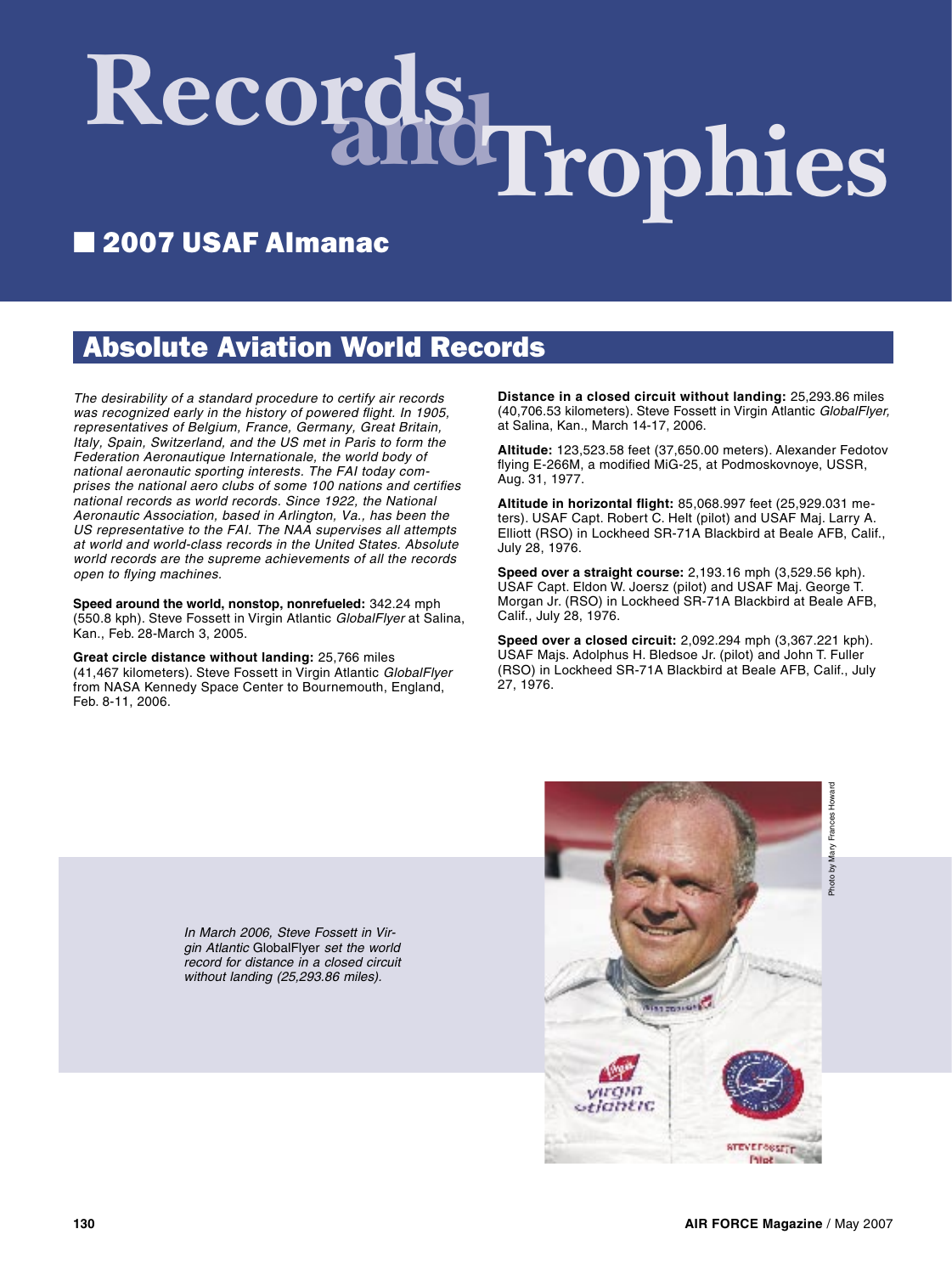#### The Robert J. Collier Trophy

This award, presented by the National Aeronautic Association, is the most prestigious in American aviation. It recognizes the "greatest achievement in aeronautics or astronautics in America, with respect to improving the performance, efficiency, and safety of air or space vehicles, the value of which has been thoroughly demonstrated by actual use during the preceding year." The award is named for a prominent publisher, sportsman, and aviator. Collier, the first person to purchase a Wright airplane for personal use, commissioned the trophy and presented it to the Aero Club of America (the forerunner of the NAA) in 1911.

- 1911 Glenn H. Curtiss. Hydro-aeroplane.
- 1912 Glenn H. Curtiss. Flying boat.
- 1913 Orville Wright. Automatic stabilizer.
- 1914 Elmer A. Sperry. Gyroscopic control.
- 1915 W. Sterling Burgess. Burgess-Dunne hydro-aeroplane.
- 1916 Elmer A. Sperry. Drift indicator.
- 1917 No award.
- 1918 No award.
- 1919 No award.
- 1920 No award.
- 1921 Grover Loening. Aerial yacht.
- 1922 US Air Mail Service. One year without fatality.
- 1923 US Air Mail Service. Commercial night flying.
- 1924 US Army Air Service. First aerial flight around world.
- 1925 S. Albert Reed. Metal propeller.
- 1926 Maj. E.L. Hoffman. Practical parachute.
- 1927 Charles L. Lawrance. Radial air-cooled engine.
- 1928 Commerce Dept., Aeronautics Branch. Airways, air navigation facilities.
- 1929 National Advisory Committee for Aeronautics. Cowling for radial air-cooled engines. 1930 Harold Pitcairn and staff. Autogiro.
- 
- 1931 Packard Motor Car. Diesel aircraft engine.
- 1932 Glenn L. Martin. Two-engined, high-speed, weight carrying airplane.
- 1933 Hamilton Standard Propeller, Frank W. Caldwell. Controllable-pitch propeller.
- 1934 Maj. Albert F. Hegenberger. Blind-landing experiments.
- 1935 Donald Douglas and staff. DC-2.
- 1936 Pan American Airways. Trans-Pacific and overwater operations.
- 1937 Army Air Corps. Design, flight test of XC-35 first pressurized cabin.
- 1938 Howard Hughes and crew. Around-the-world flight.
- 1939 US airlines. Air travel safety record.
- 1940 Sanford Moss, Army Air Corps. Turbo-supercharger.
- 1941 US Army Air Forces and US airlines. Pioneering worldwide operations.
- 1942 Gen. H.H. Arnold. Leadership of US Army Air Forces.
- 1943 Capt. Luis De Florez (USNR). Synthetic training devices.
- 1944 Gen. Carl A. Spaatz. US air campaign against Germany.
- 1945 Luis W. Alvarez. Ground-control approach radar landing system.
- 1946 Lewis A. Rodert. Thermal ice-prevention system.
- 1947 Lawrence D. Bell, John Stack, Capt. Charles E. Yeager. Supersonic flight.
- 1948 Radio Technical Commission for Aeronautics. All weather air traffic control system.
- 1949 William P. Lear. F-5 automatic pilot, automatic approach control coupler system.
- 1950 Helicopter industry, military services, Coast Guard. Rotary-wing aircraft in air rescue.
- 1951 John Stack, associates at Langley Aeronautical Laboratory, NACA. Transonic wind tunnel throat.
- 1952 Leonard S. Hobbs. J57 jet engine.
- 1953 James H. Kindelberger, Edward H. Heinemann. Supersonic airplanes (F-100, F4D).
- 1954 Richard Travis Whitcomb. Discovery, verification of area rule, yielding higher speed and greater range.
- 1955 William M. Allen, Boeing Airplane, Gen. Nathan F. Twining, US Air Force. B-52 bomber.
- 1956 Charles J. McCarthy; Chance-Vought Aircraft; Vice Adm. James S. Russell; US Navy Bureau of Aeronautics. F8U Crusader.
- 1957 Edward P. Curtis. "Aviation Facilities Planning" report. USAF/Lockheed/GE F-104 team. F-104.
- 1958 Clarence L. Johnson, airframe design; Neil Burgess, Gerhard Neumann, J79 turbojet engines; Maj. Howard C. Johnson, landplane altitude record; Capt. Walter W. Irwin, straightaway speed record.
- 1959 USAF, General Dynamics-Convair, Space Technology Laboratories. Atlas ICBM.
- 1960 Vice Adm. William F. Raborn. Polaris ballistic missile.
- 1961 A. Scott Crossfield, Cmdr. Forrest Petersen, Joseph A. Walker, Maj. Robert M. White. X-15 test flights.
- 1962 Lt. Col. John H. Glenn Jr. (USMC), Cmdr. Walter M. Schirra Jr., Cmdr. Alan B. Shepard Jr., Lt. Cmdr. M. Scott Carpenter, Maj. L. Gordon Cooper, Maj. Virgil I. Grissom, Maj. Donald K. Slayton. Pioneering US manned spaceflight.
- 1963 Clarence L. Johnson. A-11 (A-12) Mach 3 aircraft.
- 1964 Gen. Curtis E. LeMay. Expanding frontiers of American aeronautics and astronautics.
- 1965 James E. Webb, Hugh L. Dryden. Gemini spaceflight program.
- 1966 James S. McDonnell. F-4 Phantom and Gemini space vehicles.
- 1967 Lawrence A. Hyland, Hughes Aircraft, Jet Propulsion Laboratory, associated organizations. Surveyor program.
- 1968 Col. Frank Borman, Capt. James A. Lovell Jr. (USN), Lt. Col. William A. Anders. Apollo 8, first manned lunar orbit mission.
- 1969 Col. Edwin E. Aldrin Jr., Neil A. Armstrong, Col. Michael Collins. Apollo 11 moon landing.
- 1970 Boeing with Pratt & Whitney and Pan Am. Commercial 747 service.
- 1971 Robert T. Gilruth, Col. James B. Irwin, Col. David R. Scott, Lt. Col. Alfred M. Worden. Apollo 15 mission.
- 1972 Adm. Thomas H. Moorer, USAF 7th and 8th Air Forces, Navy Task Force 77. Operation Linebacker II.
- 1973 Skylab Program, William C. Schneider, Skylab astronauts. Skylab operations.
- 1974 John F. Clark, NASA; Daniel J. Fink, GE; RCA; Hughes. Resource and environmental management in space technology; LANDSAT.
- 1975 David S. Lewis, General Dynamics, USAF-industry team. F-16 aviation technologies.<br>1976 USAF. Rockwell. B-1 industry team
- USAF, Rockwell, B-1 industry team. B-1 bomber.
- 1977 Gen. Robert J. Dixon; Tactical Air Command. Red Flag.
- 1978 Sam B. Williams, Williams Research. Turbofan cruise missile engines.
- 1979 Paul B. MacCready, AeroEnvironment, Inc., Bryan Allen. Gossamer Albatross.
- 1980 NASA's Voyager mission team, Edward Stone. Voyager flyby of Saturn.<br>1981 NASA, Rockwell, Martin
- NASA, Rockwell, Martin Marietta, Thiokol, govern ment-industry shuttle team, and astronauts Capt. Robert L. Crippen (USN), Col. Joe H. Engle, Capt. Richard H. Truly (USN), John W. Young. First flights of Columbia, first shuttle.
- 1982 T.A. Wilson, Boeing, supported by FAA, industry, airlines. 757 and 767 airliners.
- 1983 US Army, Hughes Helicopters, industry team. AH-64A Apache helicopter.
- 1984 NASA, Martin Marietta, Walter W. Bollendonk, astronaut Capt. Bruce McCandless II (USN), Charles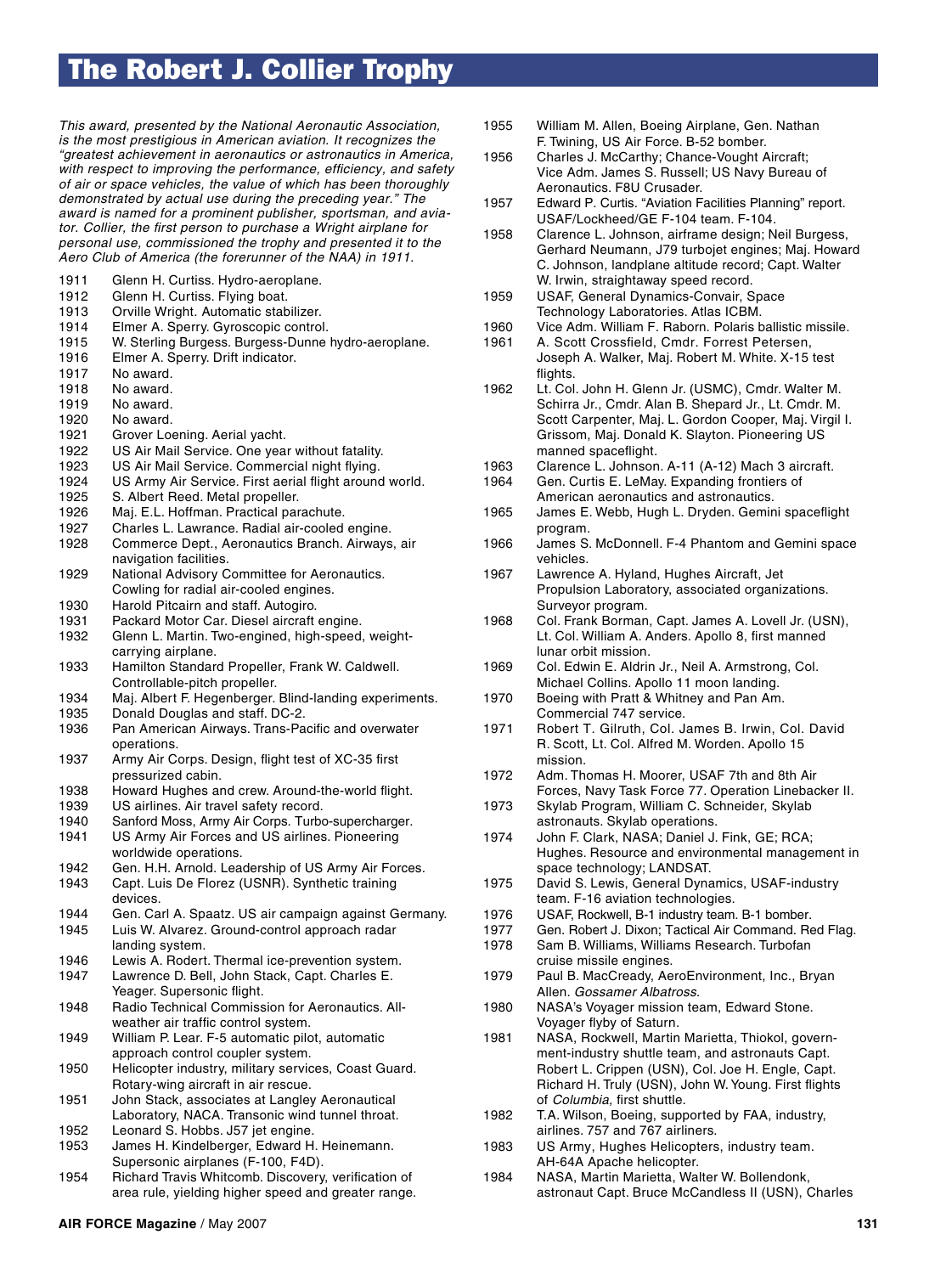E. Whitsett Jr. Manned maneuvering units, satellite

- rescues. Russell W. Meyer, Cessna Aircraft, Cessna Citation business jets. Outstanding safety.
- 1986 Jeana L. Yeager, Richard G. Rutan, Elbert L. Rutan, Bruce Evans, team of volunteers. Voyager flight.
- 1987 NASA Lewis Research Center, NASA-industry team. Advanced turboprop propulsion concepts.
- 1988 Rear Adm. Richard H. Truly. Manned space recovery program.
- 1989 Ben R. Rich, Lockheed-USAF team. F-117A.<br>1990 Bell-Boeing team. V-22 Osprev.
- Bell-Boeing team. V-22 Osprey.
- 1991 Northrop-USAF industry team. B-2.
- 1992 Global Positioning System team: USAF, US Naval Research Lab, Aerospace Corp., Rockwell, IBM Federal Systems. Navstar GPS system.
- 1993 Hubble Space Telescope recovery team. Successful orbital recovery and repair.
- 1994 USAF, McDonnell Douglas, US Army, C-17 industry team. C-17.
- The Mackay Trophy

The Mackay Trophy was established by Clarence H. Mackay, an industrialist, philanthropist, communications pioneer, and aviation enthusiast. Presented by the National Aeronautic Association, the trophy recognizes "the most meritorious flight of the year" by an Air Force member, members, or organization.

- 1912 2nd Lt. H.H. Arnold.
- 1913 2nd Lts. J.E. Carberry and F. Seydel.
- 1914 Capt. T.F. Dodd and Lt. S.W. Fitzgerald.
- 1915 Lt. B.Q. Jones.
- 1916 No award.
- 1917 No award.
- 1918 Capt. E.V. Rickenbacker. 1919 Lt. Col. H.E. Hartney; Capts. J.O. Donaldson, L.H.
- Smith, and F. Steinle; Lts. B.G. Bagby, D.B. Gish, E.M. Manzelman (posthumously), B.N. Maynard, R.S. Northington, and A. Pearson Jr.
- 1920 Capt. St.C. Streett; 1st Lt. C.C. Nutt; 2nd Lts. C.H. Crumrine, R.C. Kirkpatrick, and E.H. Nelson; Sgts. J.E. English, E. Henriques, and A.T. Vierra.
- 1921 Lt. J.A. Macready.
- 1922 Lts. J.A. Macready and O.G. Kelly.<br>1923 Lts. J.A. Macready and O.G. Kelly.
- Lts. J.A. Macready and O.G. Kelly.
- 1924 Capt. L.H. Smith; 1st Lts. L.P. Arnold, E.H. Nelson, and L. Wade; 2nd Lts. J. Harding Jr. and H.H. Ogden.<br>1925 Lts. C.K. Bettis and J. Doolittle.
- Lts. C.K. Bettis and J. Doolittle.
- 1926 Pan American Goodwill Fliers: Maj. H.A. Dargue; Capts. I.C. Eaker, A.B. McDaniel, and C.F. Woolsey (posthumously); 1st Lts. J.W. Benton (posthu mously), M.S. Fairchild, C.McK. Robinson, B.S. Thompson, L.D. Weddington, and E.C. Whitehead.
- 1927 Lts. A.F. Hegenberger and L.J. Maitland.
- 1928 1st Lt. H.A. Sutton.
- 1929 Capt. A.W. Stevens.
- 1930 Maj. R. Royce.
- 1931 Brig. Gen. B.D. Foulois.
- 1932 11th Bombardment Sq., March Field, Calif., 1st Lt. C.H. Howard.
- 1933 Capt. W.T. Larson.
- 1934 Brig. Gen. H.H. Arnold.
- 1935 Capts. O.A. Anderson and A.W. Stevens.
- 1995 Boeing 777 team. Boeing 777.
- 1996 Cessna Citation X design team. Cessna Citation X.<br>1997 Gulfstream Aerospace. Gulfstream V industry team
- Gulfstream Aerospace, Gulfstream V industry team. Gulfstream V.
- 1998 Lockheed Martin, GE Aircraft Engines, NASA, Air Combat Command, Defense Intelligence Agency. U-2S/ER-2.
- 1999 Boeing, Hornet industry team, and US Navy. F/A-18E/F.
- 2000 Northrop Grumman, Rolls Royce, Raytheon, L-3 Communications, USAF, DARPA. Global Hawk.
- 2001 Pratt & Whitney, Rolls Royce, Lockheed Martin, Northrop Grumman, BAE Systems, JSF Program Office. Integrated lift fan propulsion system.
- 2002 Sikorsky Aircraft and the S-92 industry team. S-92 helicopter.
- 2003 Gulfstream G550 team. Ultra long-range business jet.
- 2004 Paul G. Allen, Elbert L. Rutan, Michael W. Melvill, and entire SpaceShipOne team.
- 2005 Eclipse Aviation. Eclipse 500 light jet.
- 1936 Capt. R.E. Nugent; 1st Lts. J.A. Miller and E.G. Simenson; 2nd Lts. B.W. Armstrong, H. Morgan Jr., and W.P. Ragsdale Jr.; TSgt. G.W. Olson; SSgt. H.M. Miller; Cpl. Air Mechanic 2nd Class F.B. Connor. 1937 Capts. C.J. Crane and G.V. Holloman.
- 1938 2nd Bombardment Group, Lt. Col. R. Olds.<br>1939 Mais. C.V. Havnes and W.D. Old: Capt. J.A. Majs. C.V. Haynes and W.D. Old; Capt. J.A. Samford; 1st Lts. R.S. Freeman and T.G. Wold; MSgt. A. Cattarius; TSgts. W.J. Heldt, H.L. Hines, and D.L. Spicer; SSgts. R.E. Junior and J.E. Sands. 1940 No award.
- 1941 No award.
- 1942 No award.
- 
- 1943 No award.<br>1944 No award. No award.
- 1945 No award.
- 
- 1946 No award.<br>1947 Capt. C.E. Capt. C.E. Yeager.
- 1948 Lt. Col. E. Beaudry.
- 1949 Capt. J.G. Gallagher and crew of Lucky Lady II.
- 1950 27th Fighter Wing.
- 1951 Col. F.J. Ascani.<br>1952 Mais. L.H. Carrir
- Majs. L.H. Carrington Jr. and F.W. Shook; Capt. W.D. Yancey.<br>1953 40th Air Divis
- 1953 40th Air Division, SAC.<br>1954 308th Bombardment W
- 1954 308th Bombardment Wing (M) and 38th Air Div., SAC.<br>1955 Col. H.A. Hanes.
- Col. H.A. Hanes.
- 1956 Capt. I.C. Kincheloe Jr., Air Research and Develop ment Command.
- 1957 93rd Bombardment Wing, SAC.
- 1958 TAC Air Strike Force, X-Ray Tango.
- 1959 US Air Force Thunderbirds.
- 1960 6593rd Test Sq., Hickam AFB, Hawaii.
- Lt. Col. W.R. Payne and Majs. W.L. Polthemus and R.R. Wagener, 43rd Bomb Wing, SAC.
- 1962 Maj. R.G. Sowers and Capts. R. MacDonald and J.T. **Walton**
- 1963 Capts. D.R. Mack, J.R. Ordemann, and W.P. Tomsett; TSgt. E.P. Inlow; SSgts. F.C. Barrett and J.E. Morgan.
- 1964 464th Troop Carrier Wing, TAC.
- 1965 YF-12A Test Force (Col. R.L. Stephens; Lt. Col. D. Andre; Majs. W.F. Daniel and N.T. Warner; Capt. J.P. Cooney).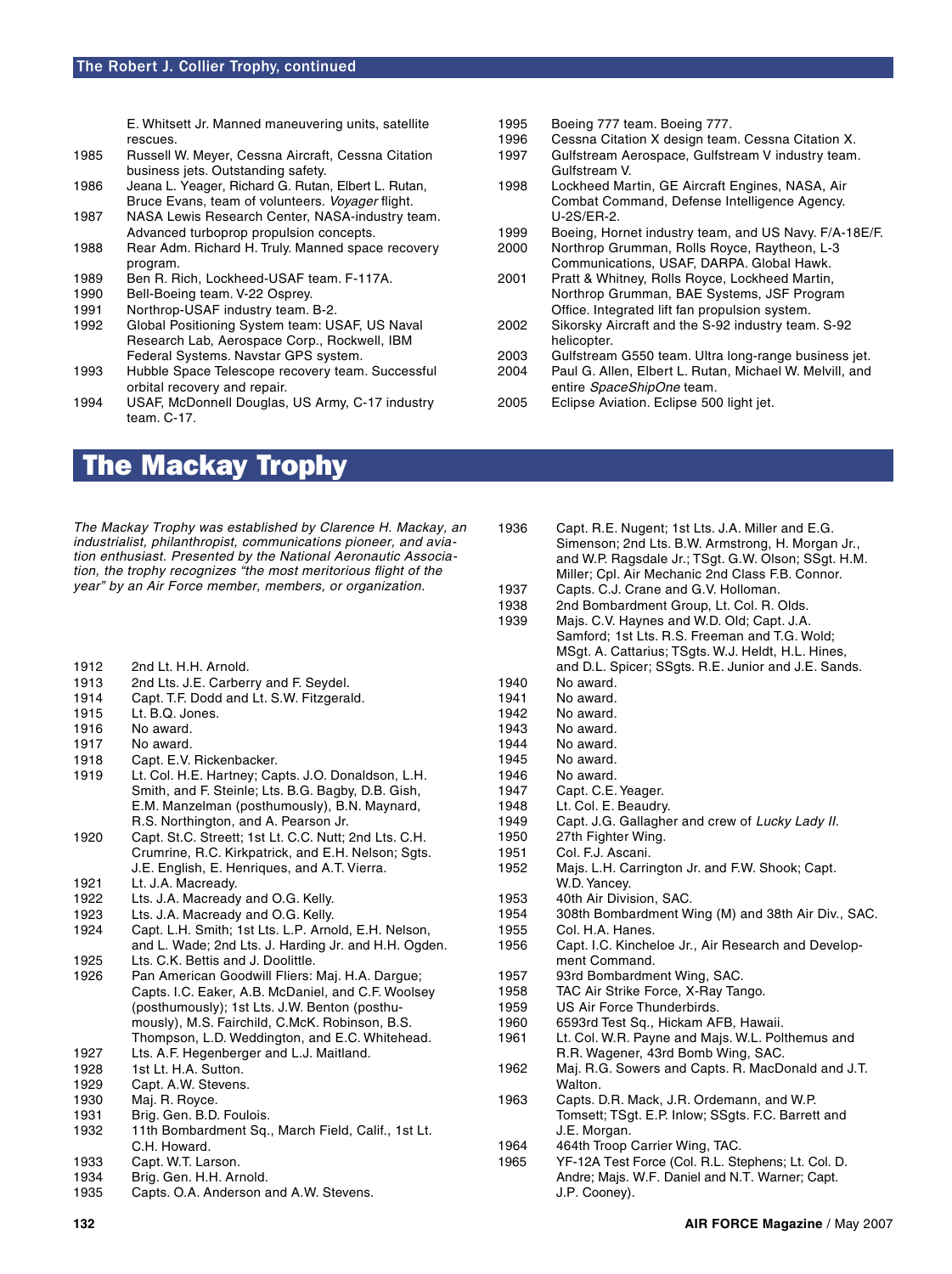- 1966 Lt. Col. A.R. Howarth.
- 1967 Maj. J.H. Casteel; Capts. D.L. Hoar and R.L. Trail; MSgt. N.C. Campbell.
- 1968 Lt. Col. D.D. Cole.
- 1969 49th Tactical Fighter Wing, TAC.
- 1970 Capt. A.D. Milacek and AC-119K crew (Capts. R.E. Clancy, R.C. Jones, B.C. O'Brien, and J.A. Russell; TSgt. A.A. Nash; SSgts. A. Lopez Jr. and R.R. Wilson; Sgt. K.E. Firestone; A1C D.H. Cofer).
- 1971 Lt. Col. T.B. Estes and Maj. D.C. Vick.
- 1972 Capts. C.B. DeBellevue, J.S. Feinstein, and R.S. Ritchie.
- 1973 MAC aircrews.
- 1974 Majs. W.R. MacFarlane, D.W. Peterson, and R.J. Smith.<br>1975 Mai. R
- Maj. R.W. Undorf.
- 1976 Capt. J.A. Yule.
- 1977 C-5 aircrew (Capt. D.M. Sprinkel and crew).
- 1978 C-5 aircrews (Lt. Col. R.F. Schultz and crew and Capt. T.H. Hohberger and crew, 436th Military Airlift Wing).
- 1979 Maj. J.E. McArdle Jr.
- 1980 Crews S-21 and S-31, 644th Bombardment Sq.
- 1981 Capt. J.J. Walters.
- 1982 B-52 Crew E-21, 19th Bombardment Wing.
- 1983 Capt. R.J. Goodman and his crew, 42nd Bombardment Wing, SAC.
- 1984 Lt. Col. J.L. Hobson Jr.<br>1985 Lt. Col. D.E. Faught.
- Lt. Col. D.E. Faught.
- 1986 KC-10 crew (Capts. M.D. Felman and T.M. Ferguson; MSgts. C. Bridges Jr., P.S. Kennedy, and G.G. Treadwell; TSgts. L.G. Bouler and G.M. Lewis; SSgts. S.S. Flores, S.A. Helms, and G.L. Smith), 68th Air Refueling Group, SAC.
- 1987 Det. 15, USAF Plant Representative Office, and B-1B SPO.<br>1988 C-5 c
- C-5 crew, 436th Military Airlift Wing.
- 1989 B-1B crew, 96th Bomb Wing.
- 1990 AC-130 crew, 16th Special Operations Sq.
- MH-53 crew, 20th Special Operations Sq.
- 1992 C-130 crew, 310th Airlift Sq., ACC, Howard AFB, Panama.<br>1993 B-52 crev
- B-52 crew, 668th Bomb Sq., ACC.
- 1994 HH-60G crew of Air Force Rescue 206 and 208, 56th Rescue Sq., ACC, NAS Keflavik, Iceland.
- 1995 Aircrew BAT 01, Dyess AFB, Tex.
- 1996 Aircrew Duke 01, 2nd Bomb Wing, Barksdale AFB, La.<br>1997 Crew of Whiskev 05, 7th Special Operations Sq.,
- Crew of Whiskey 05, 7th Special Operations Sq., RAF Mildenhall, UK.<br>1998 Crew of Air Force Re
- Crew of Air Force Rescue 470, 210th Rescue Sq., Kulis ANGB, Alaska.<br>1999 Capt. J.G.J. Hwang,
- Capt. J.G.J. Hwang, 173rd FW, Oregon ANG, Klamath Falls Airport, Ore.
- 2000 Crew of Air Evac 10E1/10E2, 86th AES and 75th AS, Ramstein AB, Germany.
- 2001 Crew of Knife 04, 20th SOS, Hurlburt Field, Fla.
- Crew of Grim 31, 16th SOS, Hurlburt Field, Fla.
- 2003 Crew of Vijay 10, 62nd AW, McChord AFB, Wash.
- Crews of Jolly 11 and Jolly 12, 41st and 38th Rescue Sqs. (respectively), Moody AFB, Ga.
- 2005 Crew of Train 60, 41st Airlift Sq., Pope AFB, N.C.; 37th AS, Ramstein AB, Germany; 50th AS, Little Rock AFB, Ark.; and 40th AS, Dyess AFB, Tex.

## Colter USAF photo by SSgt. Prentice Colterphoto by SSgt. Prentice ISAF

In 2004, the Mackay Trophy for most meritorious flight of the year was awarded to the crews of Jolly 11 and Jolly 12, pictured here.